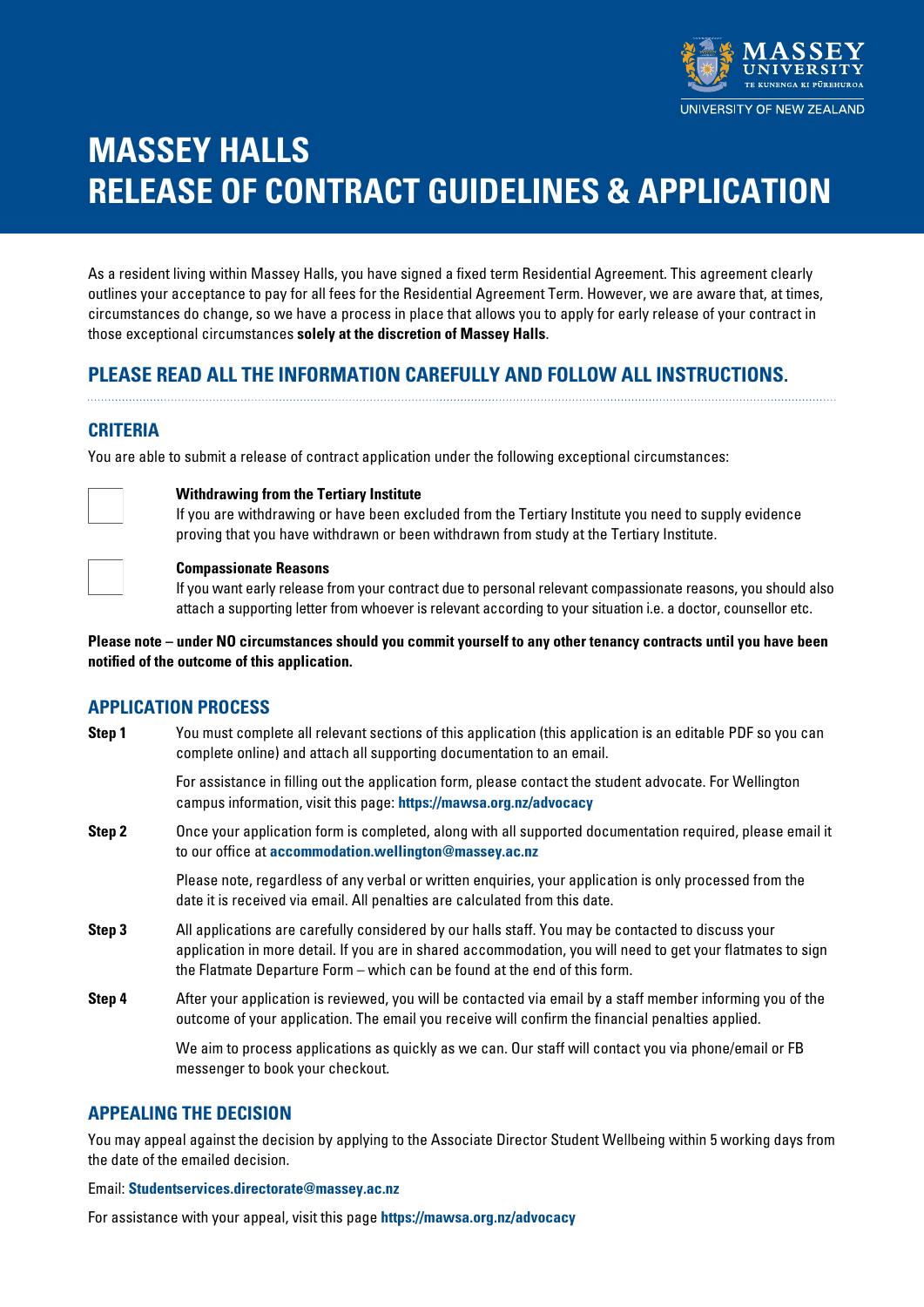# **2022 RESIDENTIAL AGREEMENT RELEASE PENALTIES FOR KÄINGA RUA HALL AND WHANAKE HALL (FIRST YEAR HALLS)**

If your application is successful, the dates, notice periods and penalties in the table below will apply to any refunds.

- The Processing Fee of \$100 is non-refundable from date of payment.
- The Bond is refundable (minus any damage/cleaning charges).
- The Activity Fee, Internet Fee, Mattress Protector and Room Pack (for international students only) are non-refundable after 20th January 2021.
- You must have any outstanding fines with our office paid or they will be deducted from your refund.

| <b>COMPLETE APPLICATION RECEIVED</b>                                           | <b>PENALTIES</b>                                                                                                                                                                                                                  |
|--------------------------------------------------------------------------------|-----------------------------------------------------------------------------------------------------------------------------------------------------------------------------------------------------------------------------------|
| <b>Prior to 19th January (inclusive)</b>                                       | Processing Fee and any bank fees retained.<br>Full refund of all other fees.                                                                                                                                                      |
| 20th January to 23rd March (inclusive)<br>Total weeks retained: five (5) weeks | Two (2) week notice period applies from the date a complete<br>Application is received.<br>Partial Refund: Three (3) weeks Accommodation Fees<br>retained in addition to notice period                                            |
| 24th March to 5th June (inclusive)<br>Total weeks retained: eight (8) weeks    | Two (2) week notice period applies from the date a complete<br>Application is received.<br>Partial Refund: Six (6) weeks Accommodation Fees retained<br>in addition to notice period.                                             |
| 6th June to 26th June (inclusive)<br>Total weeks retained: nine (9) weeks      | Two (2) week notice period applies from the date a complete<br>Application is received.<br>Partial Refund: Seven (7) weeks Accommodation Fees<br>retained in addition to notice period.                                           |
| 27th June to 23rd July (inclusive)<br>Total weeks retained: eleven (11) weeks  | Two (2) week notice period applies from the date a complete<br>Application is received.<br>Partial Refund: Nine (9) weeks Accommodation Fees retained<br>in addition to notice period.                                            |
| 24th July onward (inclusive)                                                   | Two (2) week notice period applies from the date a complete<br>Application is received.<br>Partial Refund: The less of either twelve (12) weeks or<br>remaining weeks Accommodation Fees retained in addition<br>to notice period |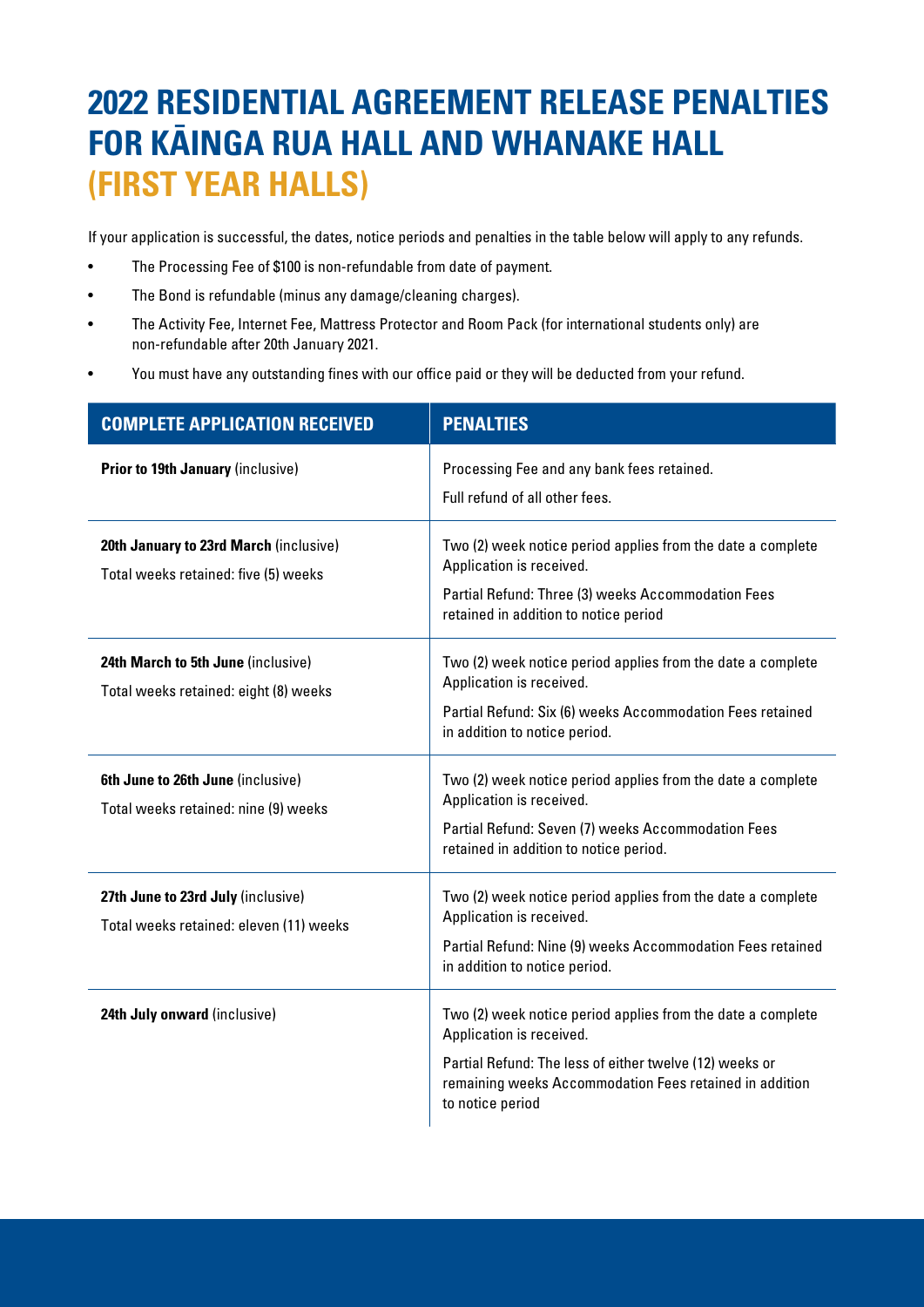# **2022 RESIDENTIAL AGREEMENT RELEASE PENALTIES FOR THE CUBE HALL (SENIOR HALL)**

If your application is successful, the dates, notice periods and penalties in the table below will apply to any refunds.

- The Processing Fee of \$100 is non-refundable from date of payment.
- The Bond is refundable (minus any damage/cleaning charges).
- The Activity Fee, Internet Fee, Mattress Protector and Room Pack (for international students only) are non-refundable after 28th November 2021.
- You must have any outstanding fines with our office paid or they will be deducted from your refund.

| <b>COMPLETE APPLICATION RECEIVED</b>                                                      | <b>PENALTIES</b>                                                                                                                                                                                                                     |
|-------------------------------------------------------------------------------------------|--------------------------------------------------------------------------------------------------------------------------------------------------------------------------------------------------------------------------------------|
| Prior to 28th November (inclusive)                                                        | Processing Fee and any bank fees retained.<br>Full refund of all other fees.                                                                                                                                                         |
| 29th November to 10th December 2021 (inclusive)                                           | Partial Refund: One (1) week Accommodation Fees retained.                                                                                                                                                                            |
| 11th December 2021 to 9th January 2022 (inclusive)<br>Total weeks retained: six (6) weeks | Two (2) week notice period applies from the date a complete<br>Application is received.<br>Partial Refund: Four (4) weeks Accommodation Fees retained<br>in addition to notice period.                                               |
| 10th January to 13th March (inclusive)<br>Total weeks retained: nine (9) weeks            | Two (2) week notice period applies from the date a complete<br>Application is received.<br>Partial Refund: Seven (7) weeks Accommodation Fees<br>retained in addition to notice period.                                              |
| 14th March to 1st May (inclusive)<br>Total weeks retained: eleven (11) weeks              | Two (2) week notice period applies from the date a complete<br>Application is received.<br>Partial Refund: Nine (9) weeks Accommodation Fees retained<br>in addition to notice period.                                               |
| 2nd May to 5th June (inclusive)<br>Total weeks retained: thirteen (13) weeks              | Two (2) week notice period applies from the date a complete<br>Application is received.<br>Partial Refund: Eleven (11) weeks Accommodation Fees<br>retained in addition to notice period.                                            |
| 6th June onward (inclusive)                                                               | Two (2) week notice period applies from the date a complete<br>Application is received.<br>Partial Refund: The less of either fourteen (14) weeks or<br>remaining weeks Accommodation Fees retained in addition<br>to notice period. |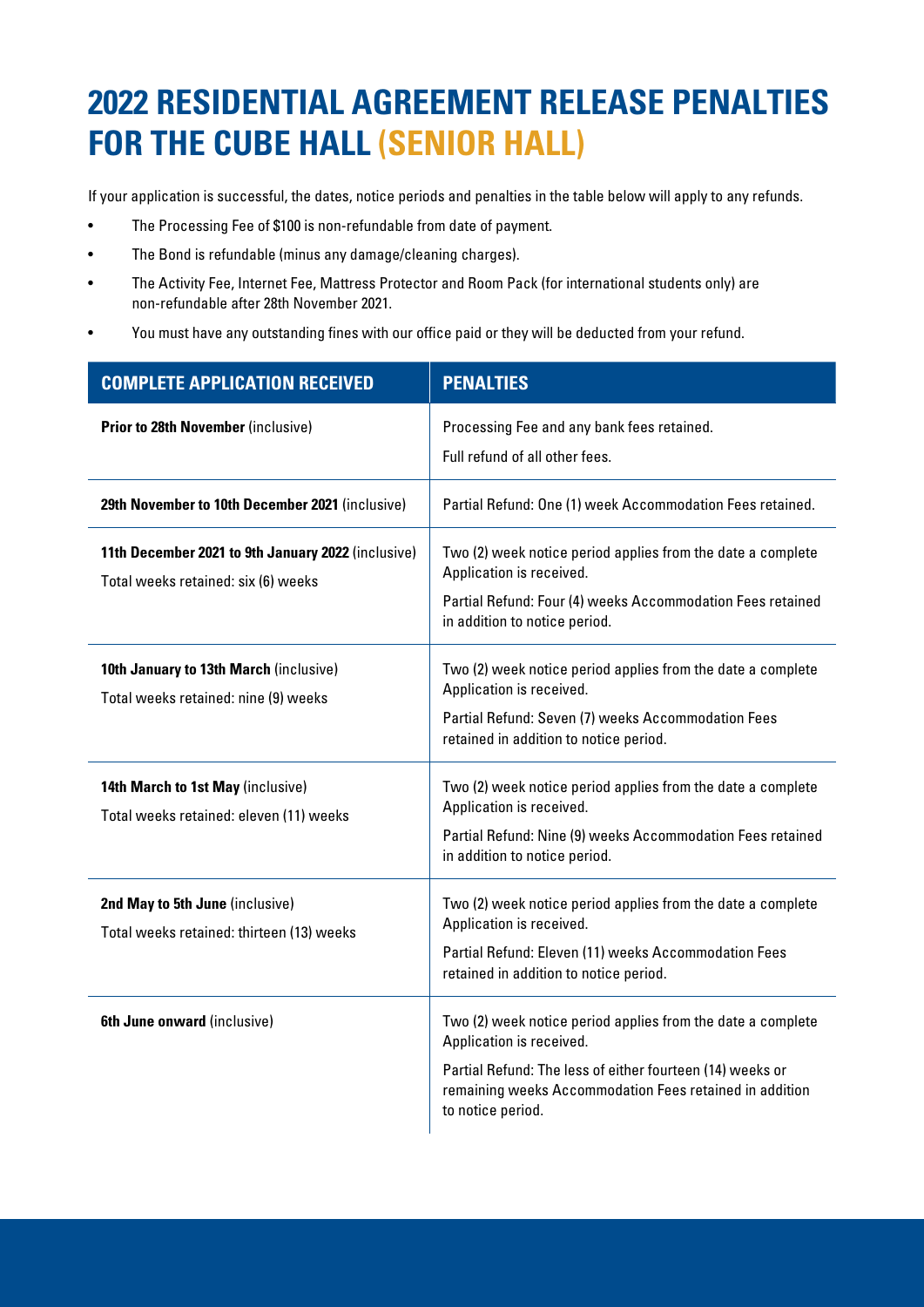

## **APPLICATION FORM**

**DATE RECEIVED (office to complete)**

| DATE OF APPLICATION: |  |
|----------------------|--|
|                      |  |

## **CONTACT DETAILS**

| NAMF:        |                   |
|--------------|-------------------|
| HAII.        | ROOM <sup>.</sup> |
|              |                   |
|              | MORII F           |
| <b>FMAII</b> |                   |

Please tick which exceptional circumstance you are applying for early release under:



**Withdrawing from the Tertiary Institute**

**Compassionate Reasons** 

## **DECLARATION**

I have read, understood, and agree to the guidelines and conditions as set out in this Release of Contract Application form.

I declare that the information contained within this application to be true and correct to the best of my knowledge. No information that could have material bearing on my application has been withheld. I understand that if it comes to the attention of management that information given is not correct or has been omitted, the decision may be reversed, and I will be liable for the full fees during the agreement period.



I give my consent for my next of kin/Guarantor to be contacted in respect of this application.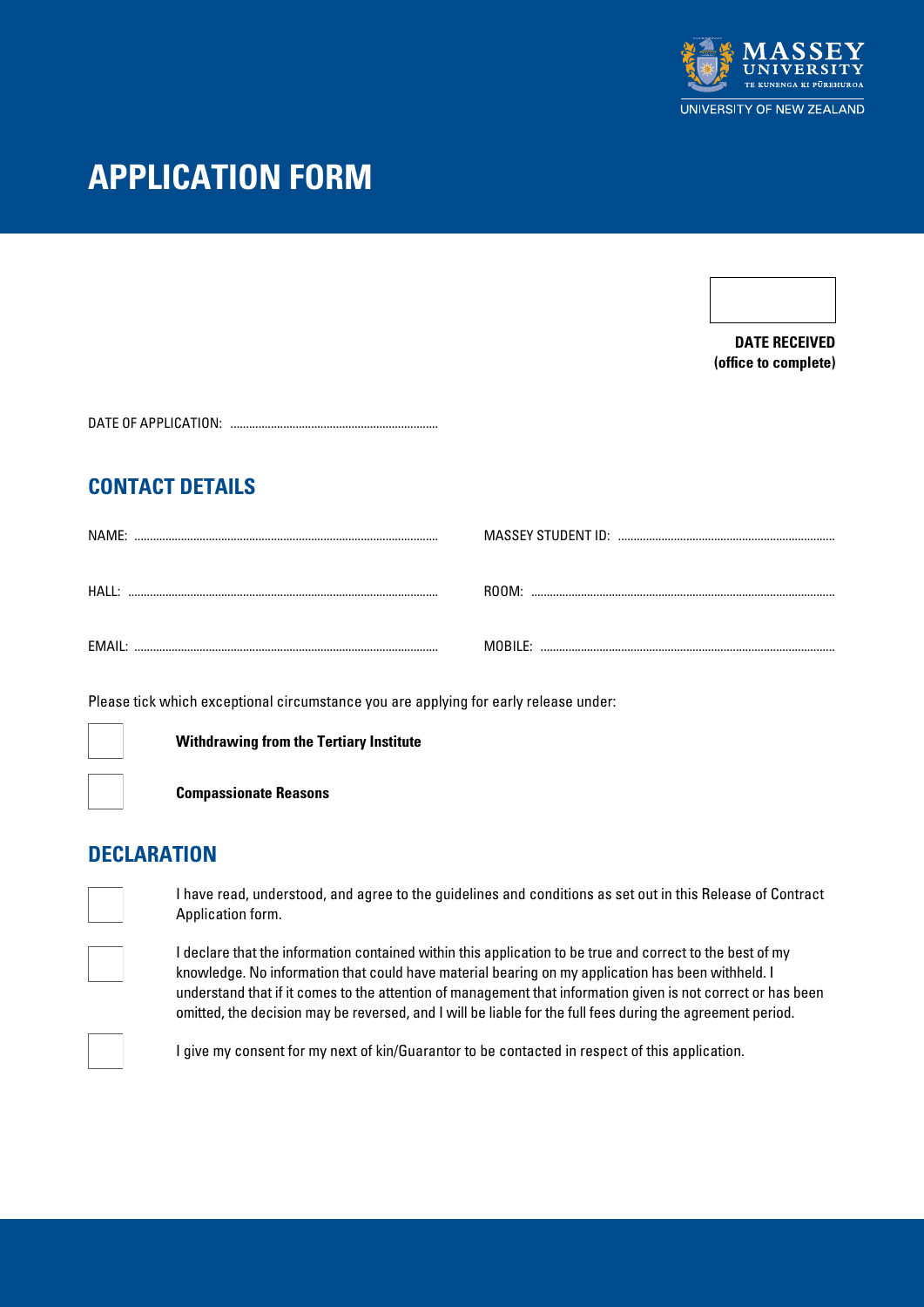### **PERSONAL STATEMENT**

- Please explain your situation and the reasons why you are applying to be released.
- Please also tell us what solutions you have already tried yourself to improve your situation.
- If you are withdrawing from the Tertiary Institute, please state the reason why and attach evidence.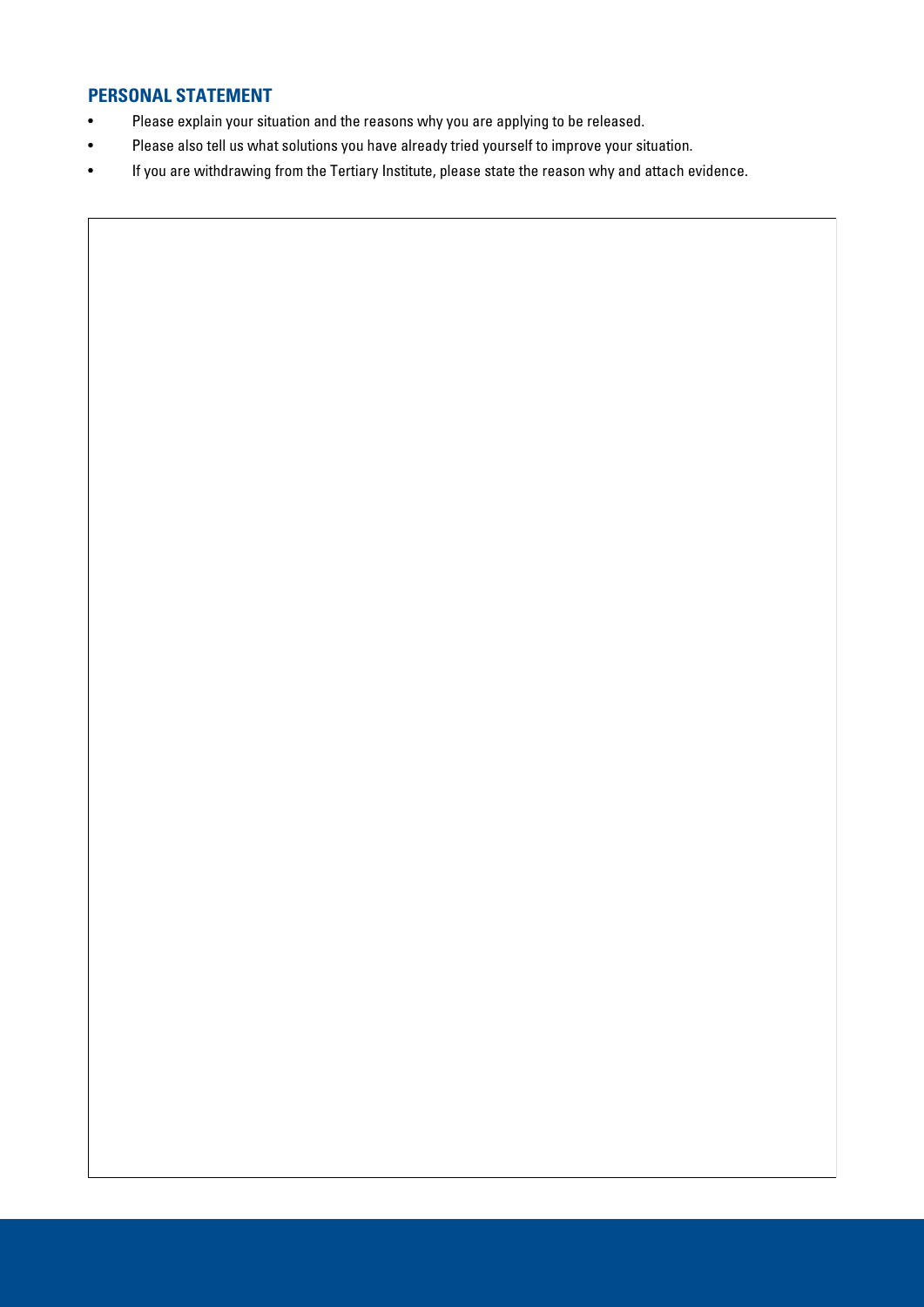## **CHECKOUT/ REFUND INFORMATION**

| <b>APPLICATION ASSESSMENT &amp; OUTCOME - Office Use Only</b> |  |
|---------------------------------------------------------------|--|
| <b>Application has been</b>                                   |  |
| <b>Approved</b>                                               |  |
| <b>Declined</b>                                               |  |
| <b>REASON FOR DECISION:</b>                                   |  |
|                                                               |  |
|                                                               |  |
|                                                               |  |
|                                                               |  |
|                                                               |  |
|                                                               |  |
|                                                               |  |
|                                                               |  |
|                                                               |  |
| <b>Compassion</b><br><b>Medical/Wellbeing</b>                 |  |
| <b>Financial</b>                                              |  |
|                                                               |  |
|                                                               |  |
|                                                               |  |
|                                                               |  |